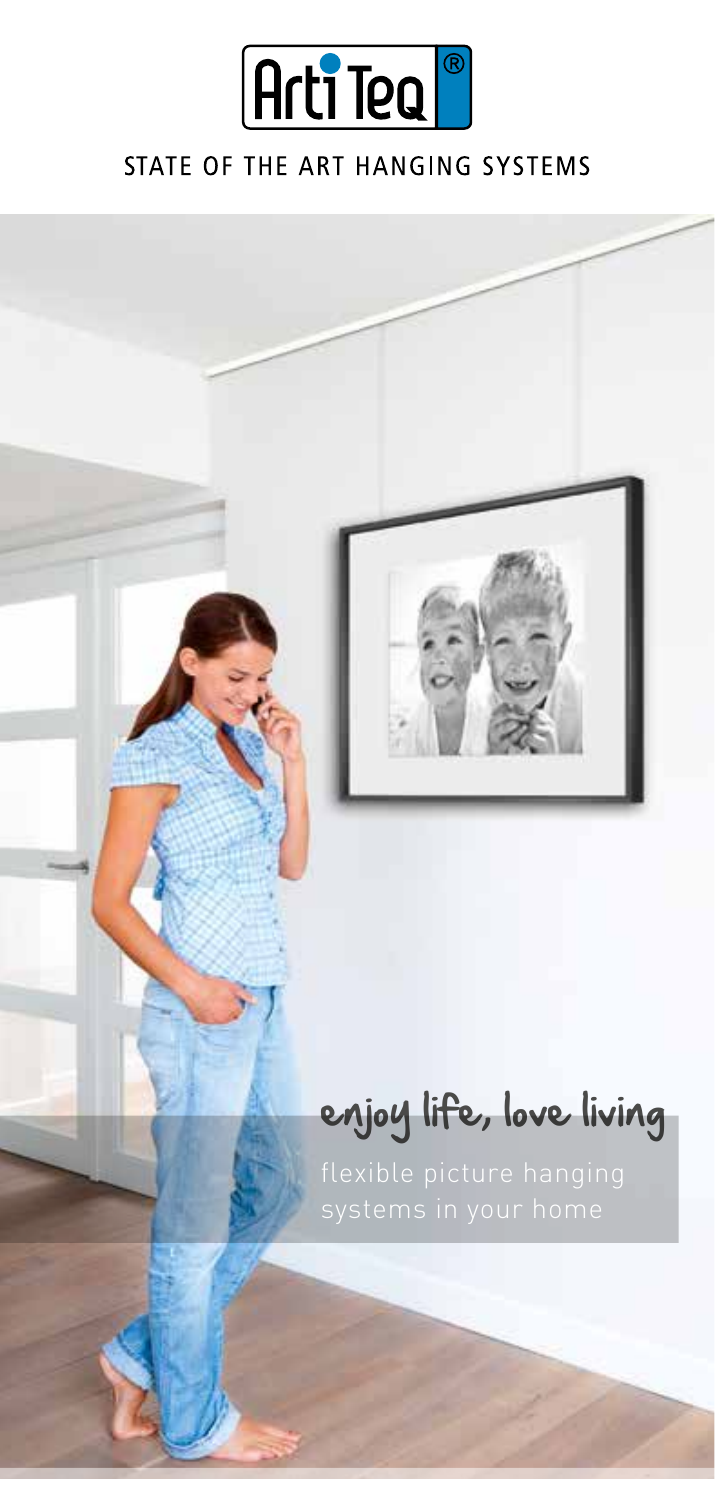

# **CONTENTS** enjoy life, love living





18 **RAILS & SPECS**

**OQ** 

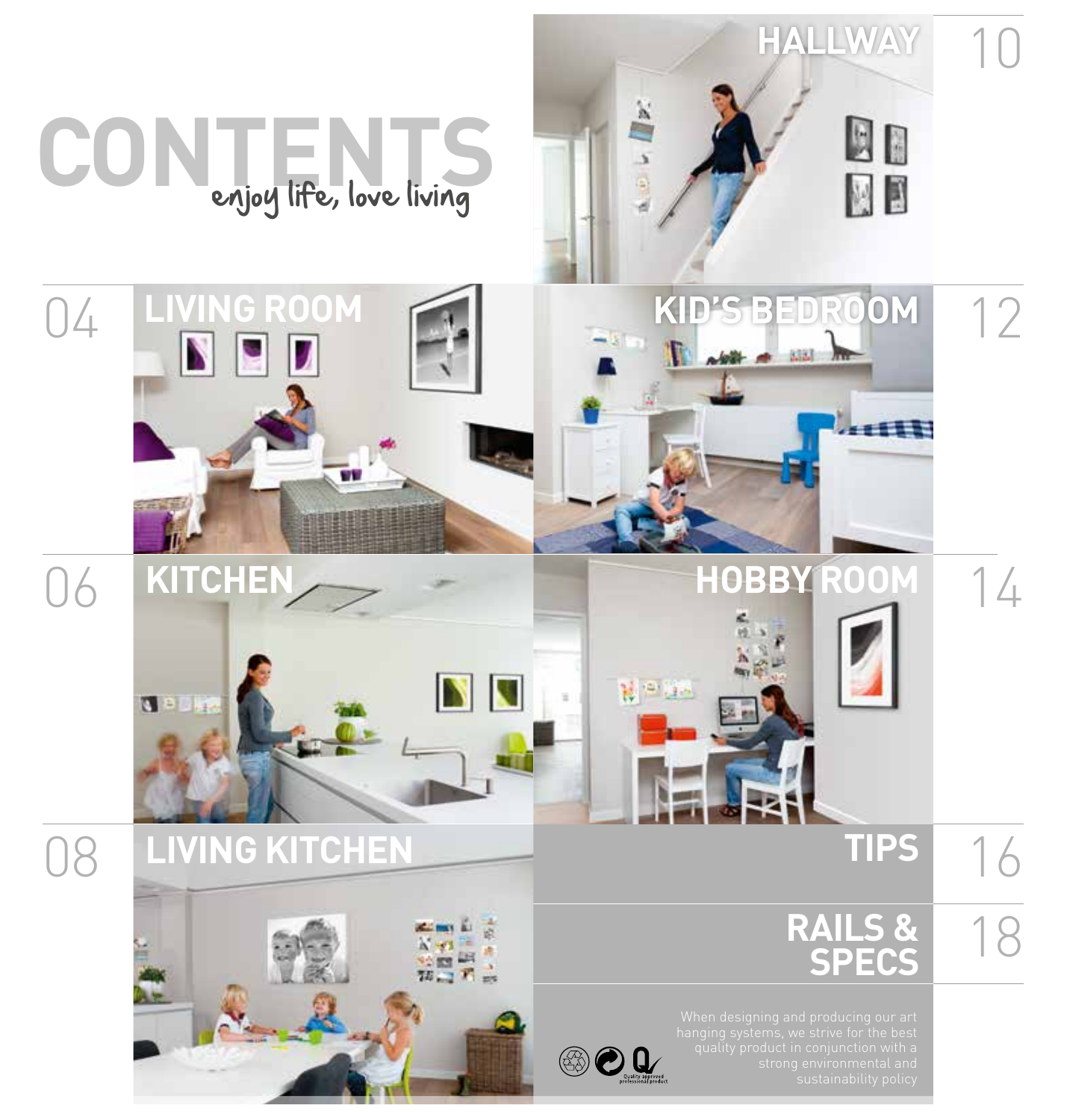## LIVING ROOM

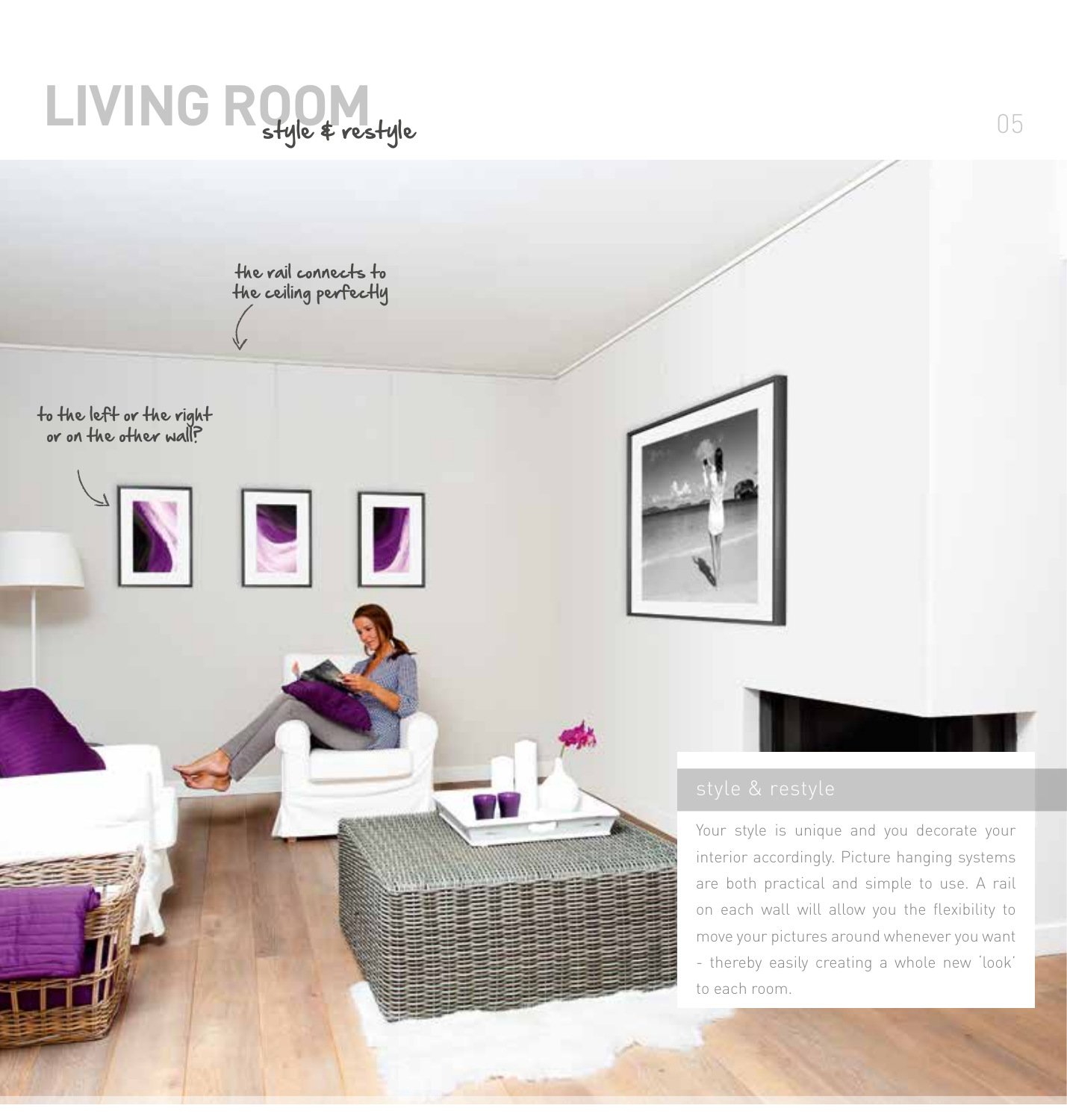## **KITCHEN** wining, dining \$ organising





Is the kitchen the central room in your house? The Info Rail is incredibly handy for the kitchen: think about all those documents and notes you have to keep or shouldn't forget. Place your grocery list, invitation or drawing in the Info Rail. It is not only practical, but it also gives an original touch to your kitchen.

NN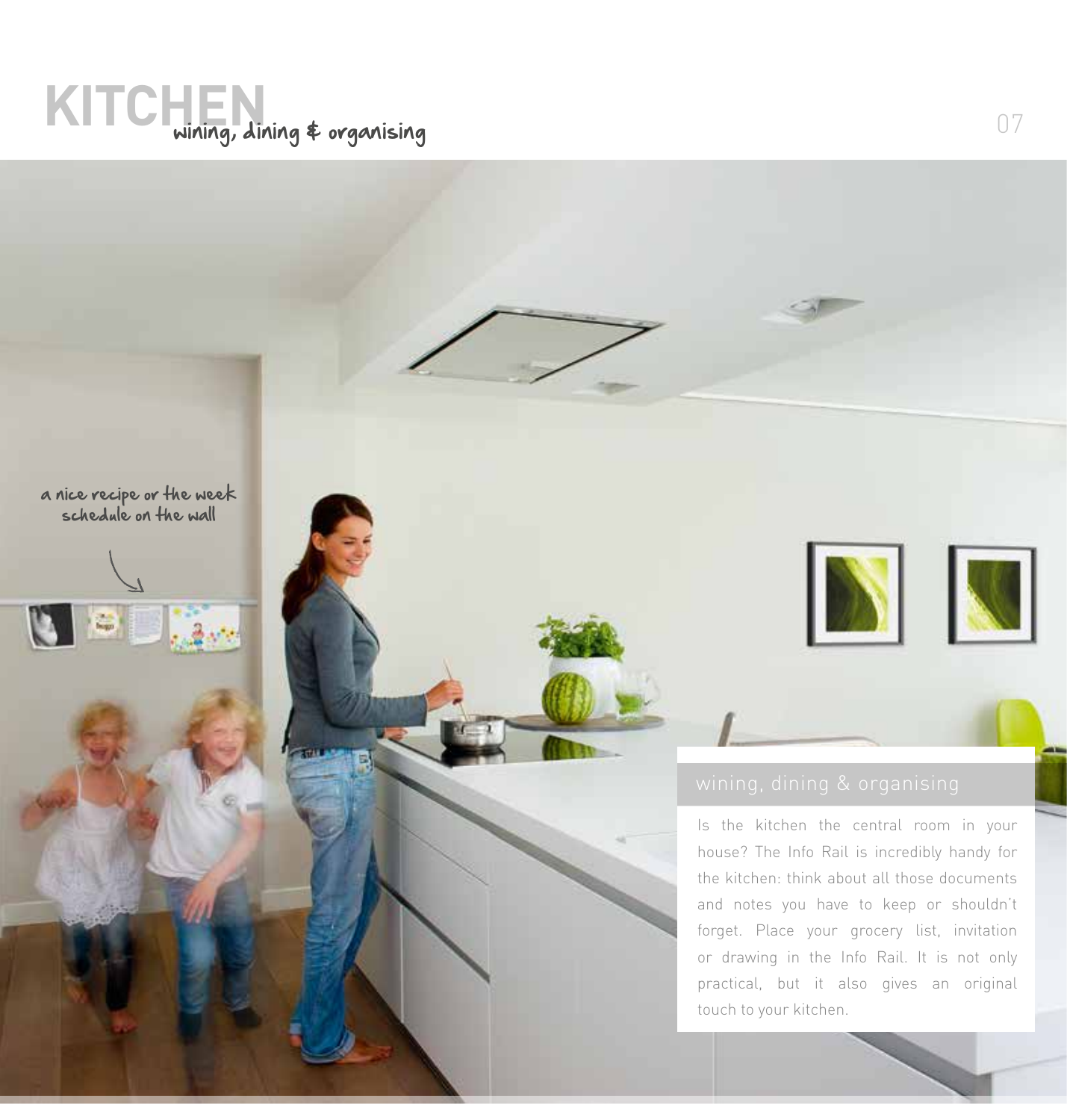## LIVING KITCHEN 199

The addition of cornices between wall and ceiling perfectly finish your rooms and adds style to your decoration. Our flexible hanging system can be easily mounted behind these cornices so they are not visible and do not interrupt your finish. However, they still give you the freedom to decorate your walls however you wish without damaging them with marks or holes.

the hanging system is mounted behind the cornice



 $\mathbf{a}'$ 

大学 一番

第三界

 $\mathbb{E}$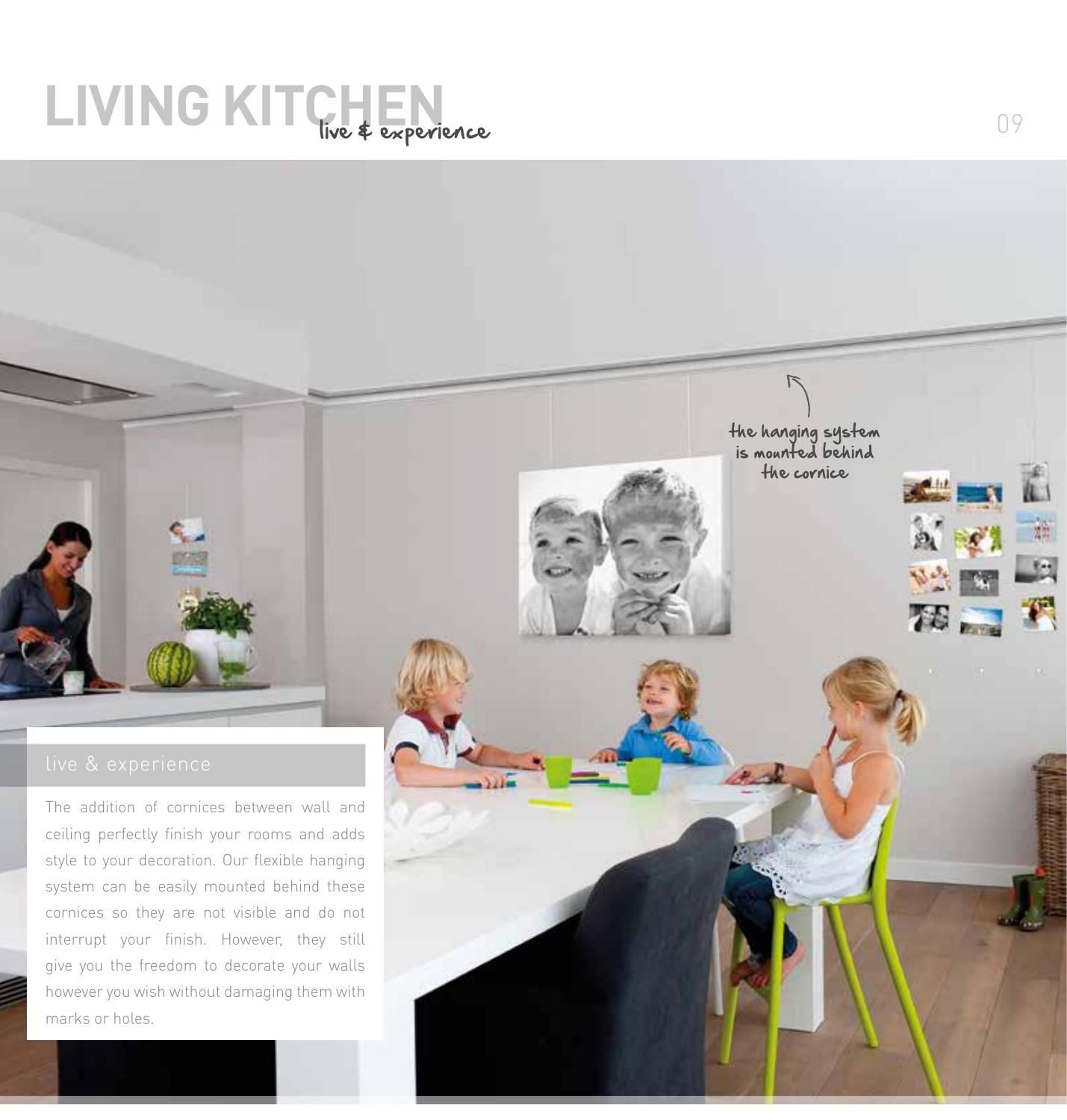

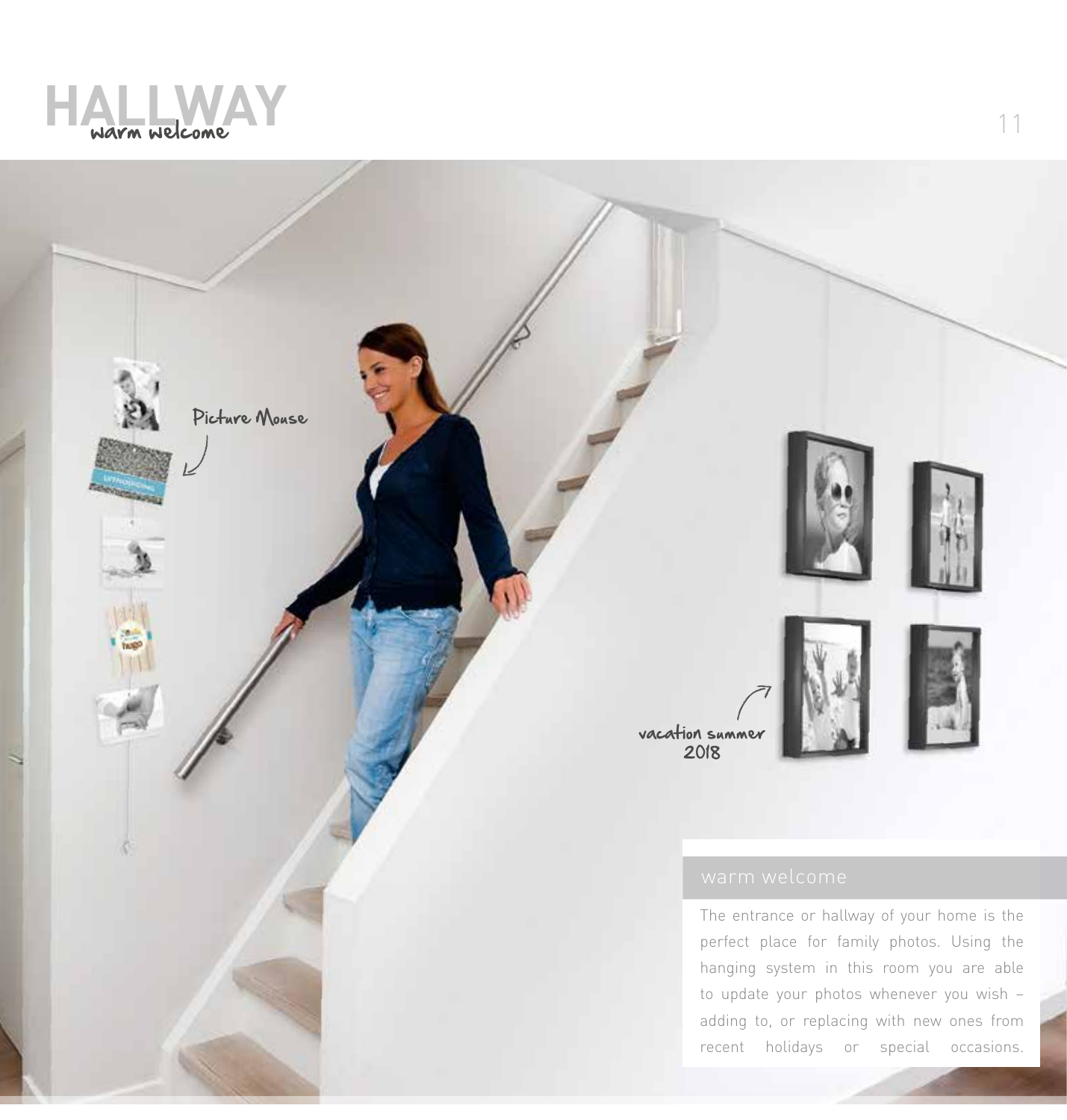## **KID'S BEDROOM** brighten your wall

birthday party and my last school picture

Colourful, cheerful & practical – that's the perfect kid's room. A place where your child likes to spend time doing his/her own thing. The hanging system is great here as you can feature your child's artwork. You can also brighten the room by painting the rail in a colour of your choice and hang coloured cords and cool magnets. The Info Rail is also great for artwork.

made it myself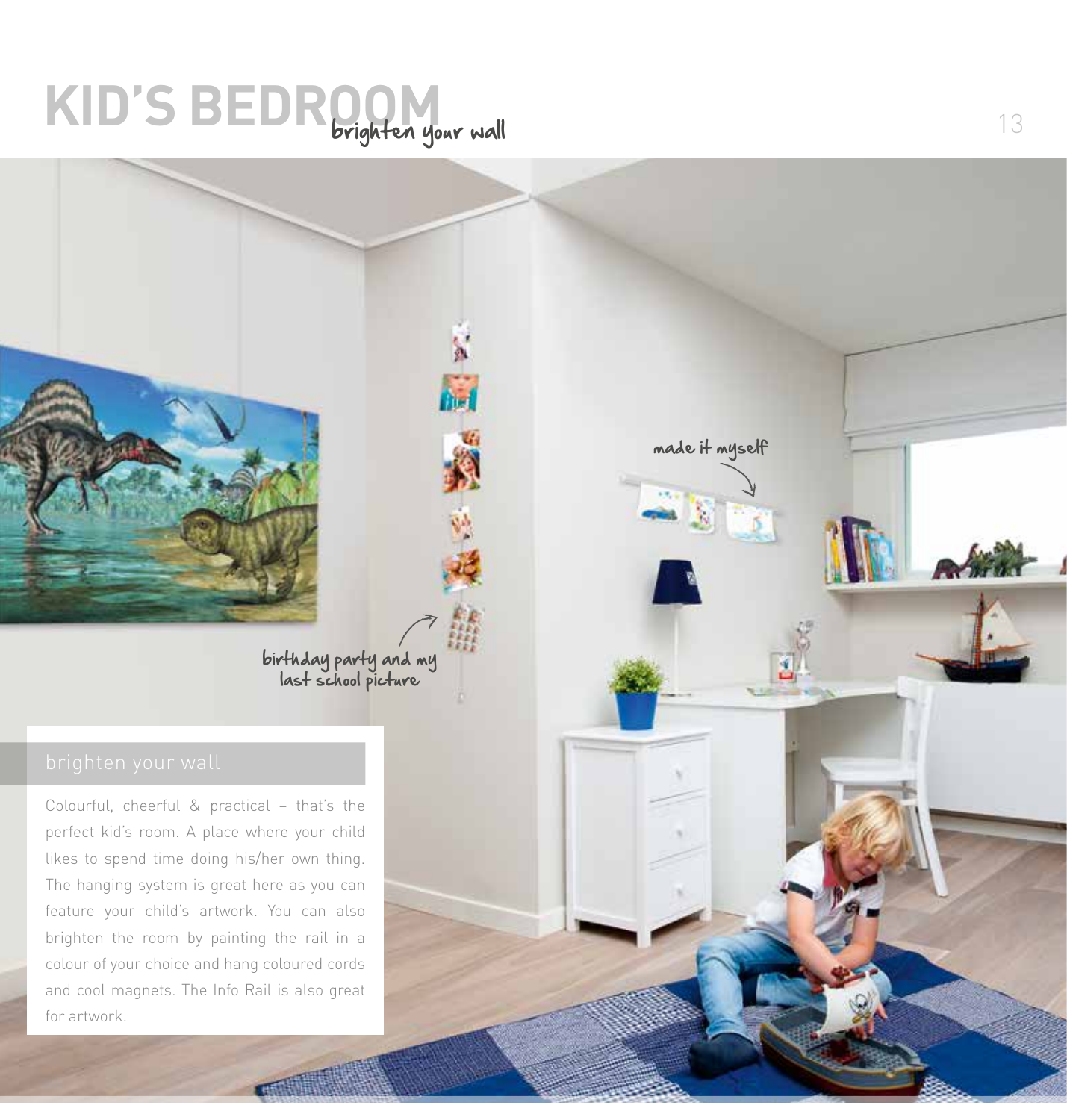## **HOBBY ROOM** working 15

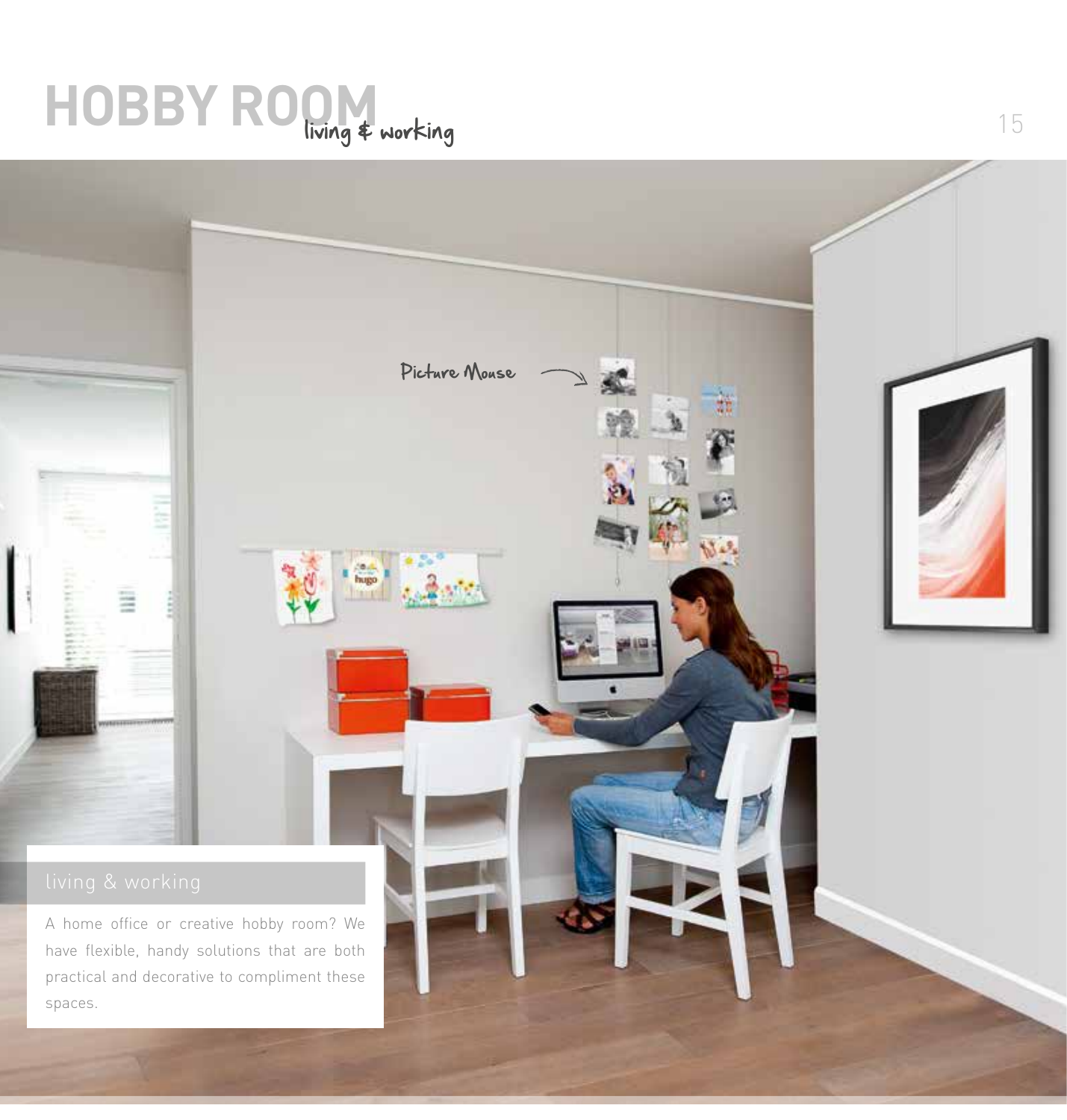

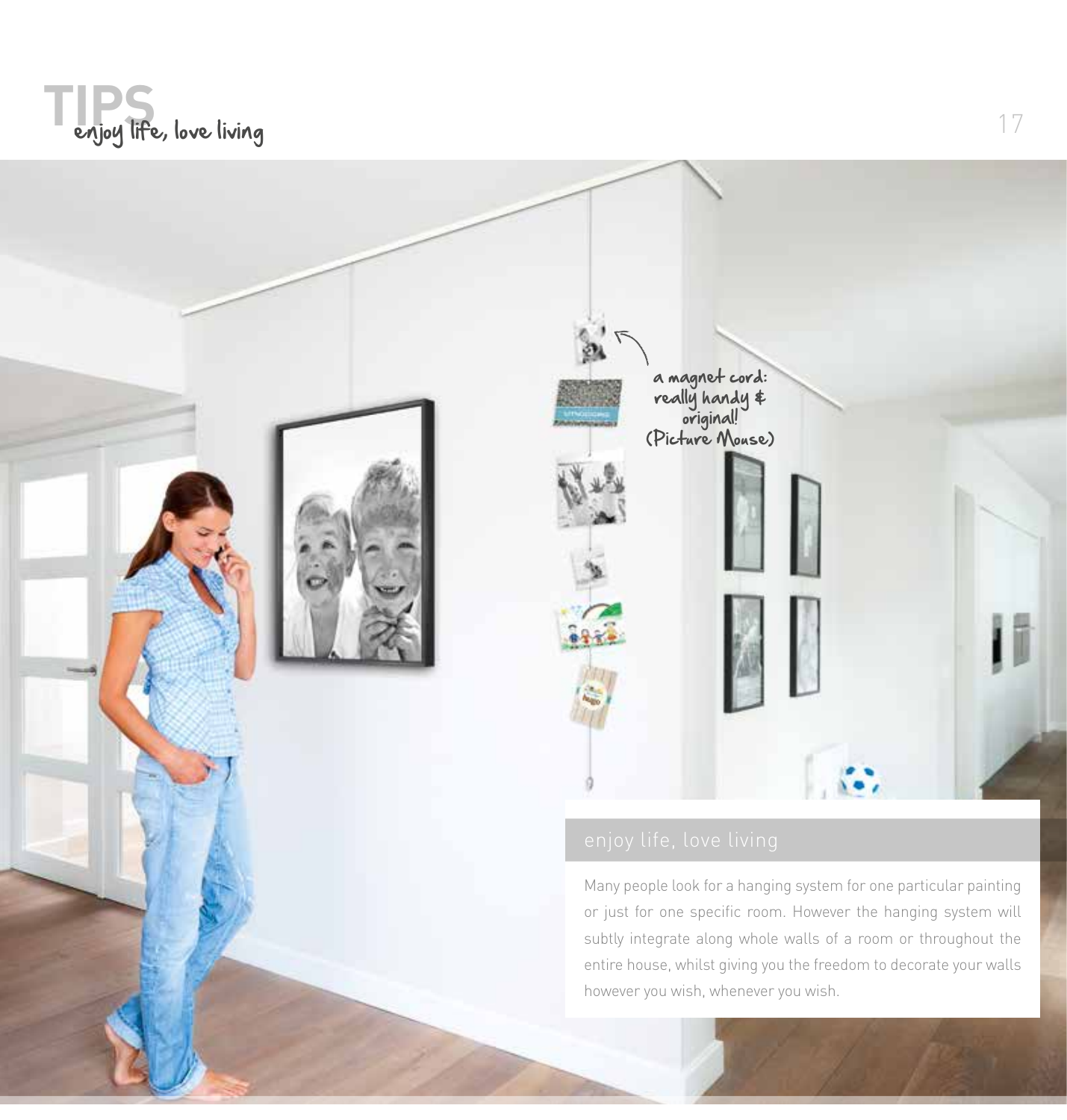## **RAILS & SPECS** enjoy life, love living





A flexible hanging system can be integrated into your interior easily and quickly with the Click Rail. By applying the wires with hooks of your choice into the rail, you are flexible in placing your wall decorations. If you opt for the primer edition of the Click Rail, you can paint the rail in the color of the wall, due to which the hanging system will be practically invisible against the wall.

The Click Rail is available in several colours:















Click and connect the rail

Attach the clips to the wall (every 40 cm)



Make a whole of the rail and wall by using kit

**Optional: Optional:**

to the clips



The rail matches the wall in the same color

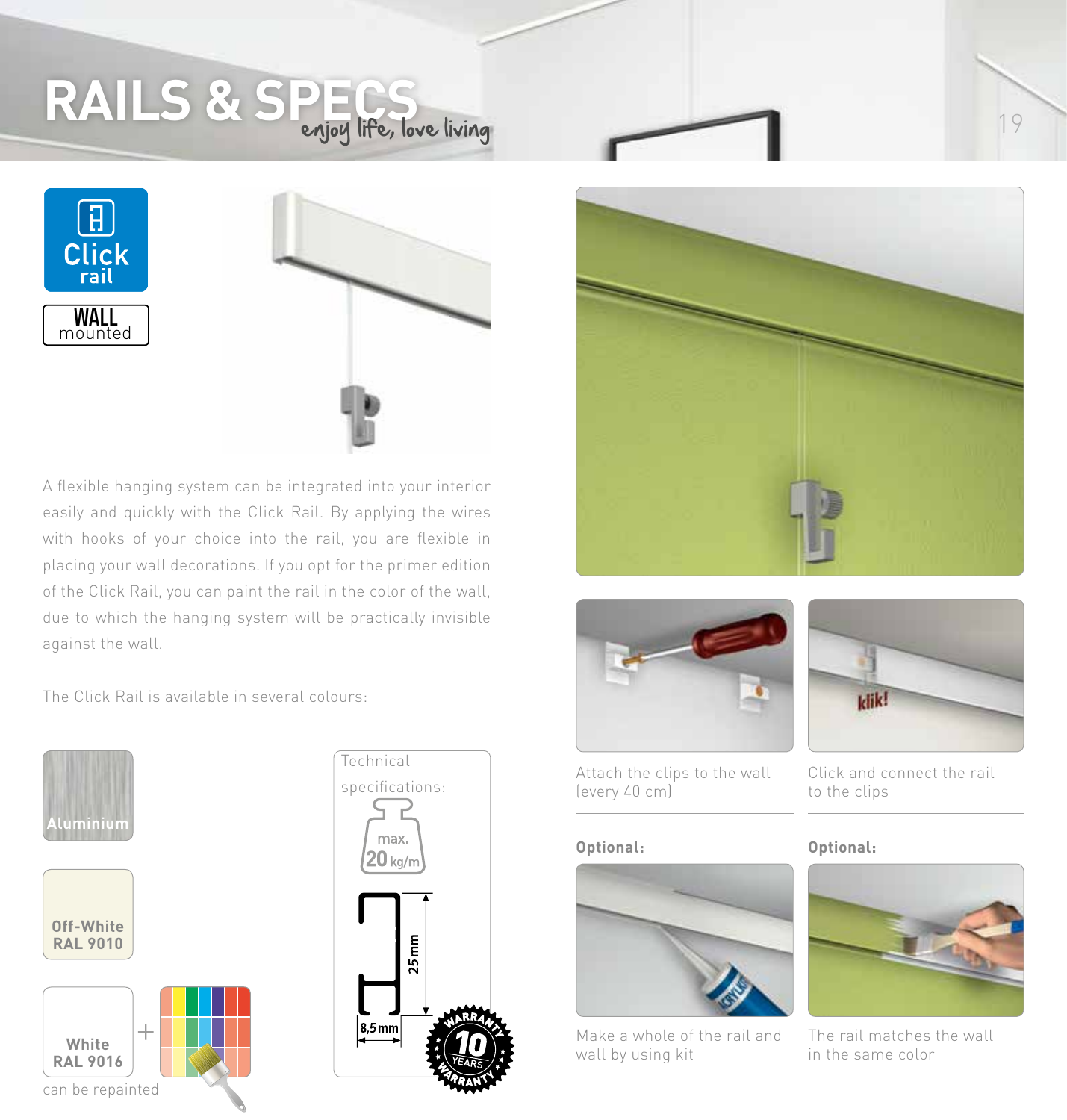# RAILS & SPECS fore living 21







The Basic Rail is a picture hanging system that is mounted on the wall. The rail has an open J-shape, which, with the aid of a cylinder hook with transparent perlon wires, makes it easy to hang pictures and other wall decorations. Depending on the weight of the picture or wall decoration, various hanging hooks may be slid onto the perlon hanging wire.

The Basic Rail is available in:

| White           |  |
|-----------------|--|
| <b>RAL 9010</b> |  |



The Info Rail is the ideal presentation system for displaying cards, posters, drawings and photos on the wall. The rail is a practical and original addition to the wall. Assembly is simple: using clips, the rail is mounted firmly on the wall. Because of the rubber clamping mechanism in the rail, the content can be hung and changed quickly and easily.

The Info Rail is available in:



**White RAL 9016**

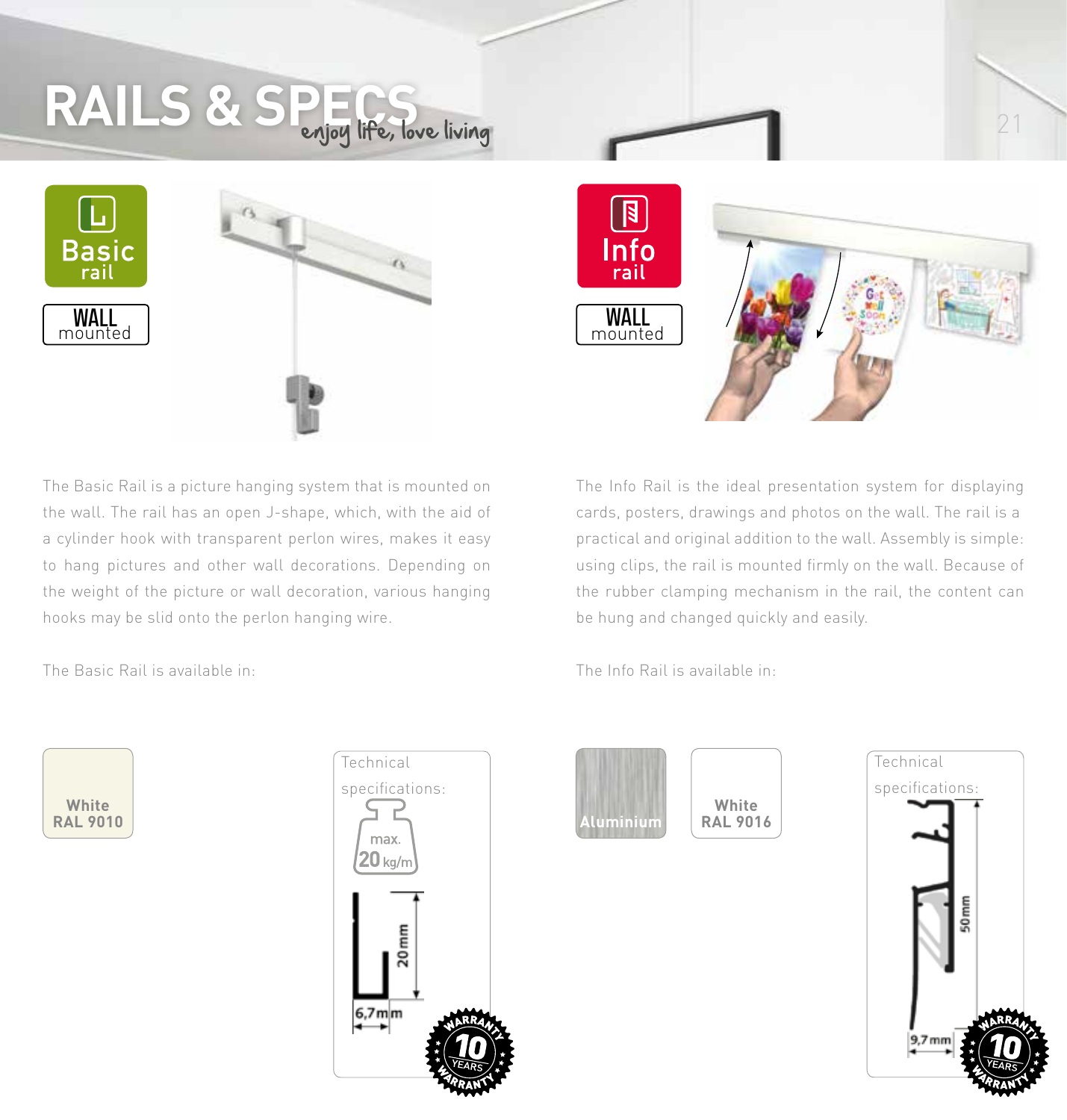# RAILS & SPECS love living





When wall mounting isn't possible, the Top Rail is one of the ceiling mounted alternatives. This subtle hanging system is ideal to use in combination with recessed ceilings: the Top Rail can easily be mounted on the wooden side strip. This makes the hanging system disappear into the ceiling, making it almost invisible. The hanging wires with hanging hook of your choice can easily be slid into the rail and positioned flexibly to decorate the walls.

The Top Rail is available in:

| White           |
|-----------------|
| <b>RAL 9003</b> |





The Up Rail is the leading ceiling rail; this hanging system can easily be mounted on concrete ceilings. The beautiful, rounded shape of the rail fills the space between the wall and ceiling, therefore the picture hanging system is discrete and unobtrusive. The hanging wires with hanging hooks can be slid into the rail, which offers a flexible and easy way of hanging, moving and replacing wall decorations.







23